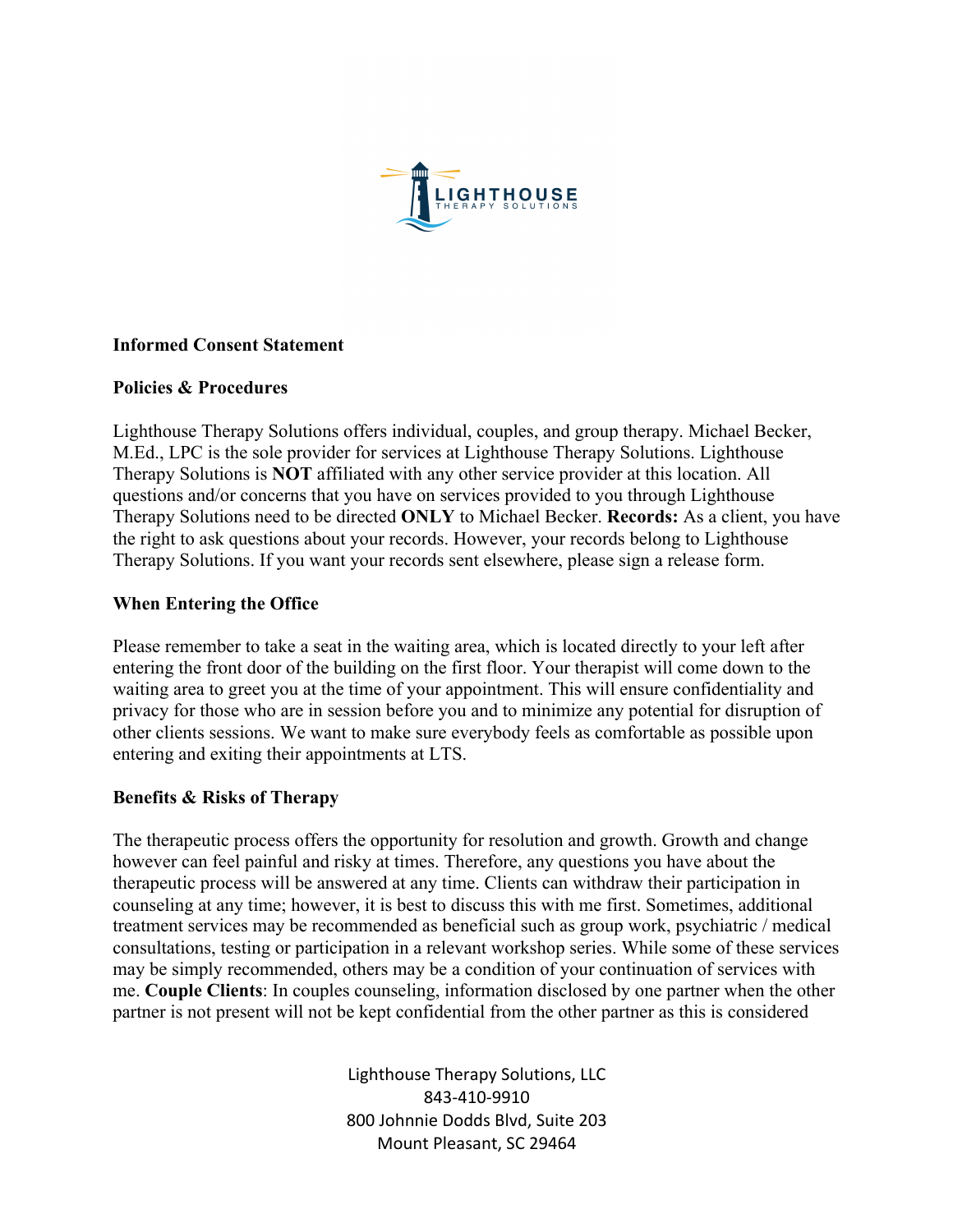

triangulating and is detrimental to the counseling process. Information disclosed in couple's therapy will not be released to other parties without signed consent from **both** partners.

## **Depositions & Court Appearances**

Lighthouse Therapy Solution's policy is that affidavit information **is not provided for court proceedings involving divorce or child custody.** If a subpoena is issued, the client is responsible for the payment of \$600.00 **prior to the court appearance.**

## **Fees & Cancellation Policy**

A 24-hour notice is required for cancellation or rescheduling of all appointments or full session payment will be charged to your card on file. Clients are responsible for contacting the office in the event they will be 15 minutes (or more) late for their session. If contact with the office is not made in the event that 15 minutes has passed from the start of the scheduled session time, this session will be counted as a no show and will be charged the appropriate late fee. Individual counseling sessions are 50 minutes in length and Couples Counseling sessions are 60 minutes in length. The fee is \$135.00 per individual session and \$160 for Couples Counseling sessions unless other arrangements have been made. Payment is due in full at the time of service. Lighthouse Therapy Solution's does not accept insurance. Lighthouse Therapy Solutions accepts SELF PAY only including cash, check, and credit/debit card.

### **Confidentiality/Rights of a Client & Duty to Warn**

### **Health Insurance Portability & Accountability Act 1996 (HIPPA)**

All information revealed by you in a counseling session and most information placed in your counseling/therapy file; all medical records or other individually identifiable health information held or disclosed in any form (electronic, paper or oral) is considered "protected health information" (PHI) by HIPPA. As such, your protected information **cannot** be distributed to anyone else without your expressed informed and voluntary written consent or authorization. The exceptions are listed below.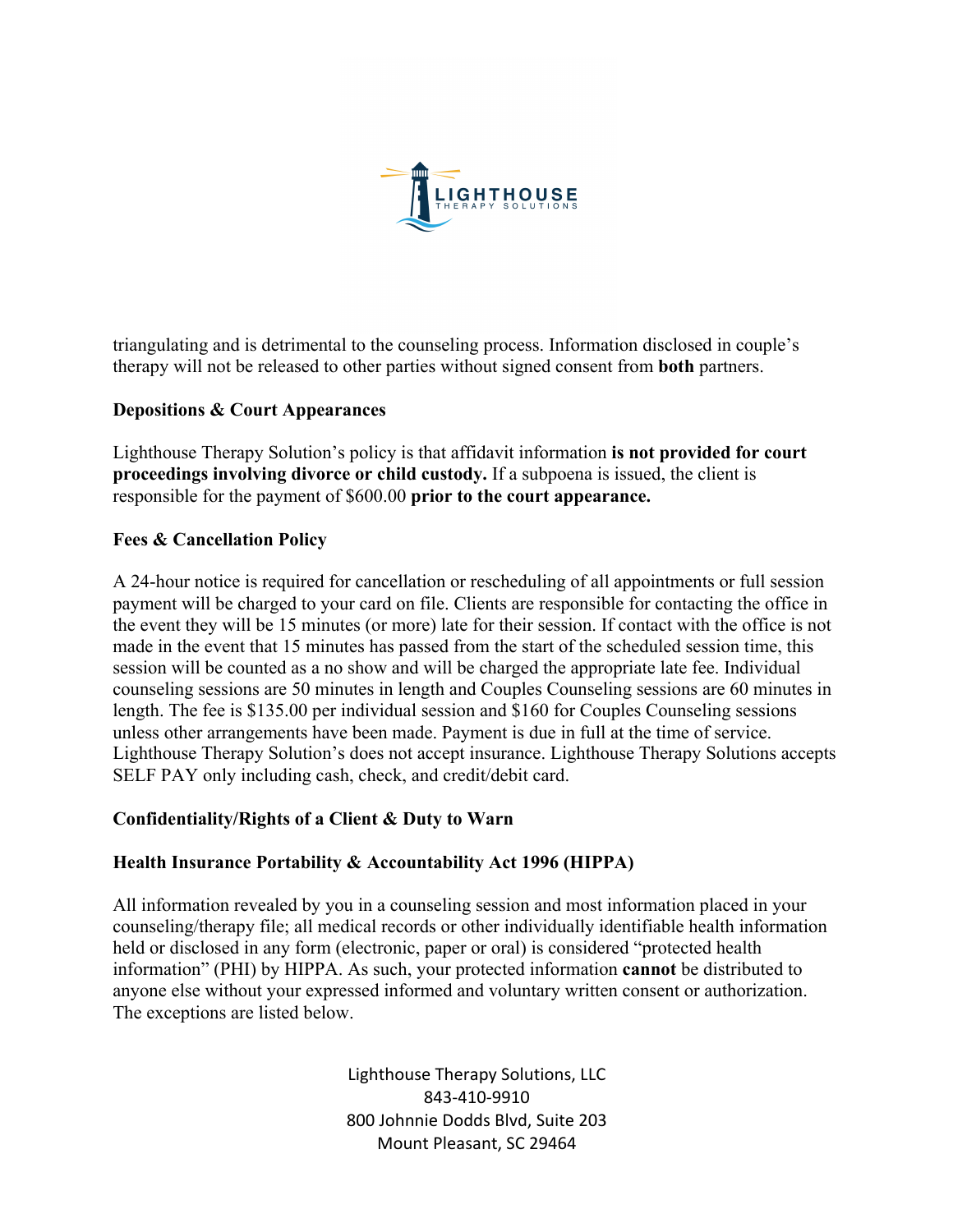

## **Confidentiality may be breached under the following circumstances:**

- If the client is danger to himself or others
- · If the client request and signs a release form
- · If the client raises the issue of his or her mental health in a lawsuit
- · Physical or mental abuse or neglect of a minor or elderly person

· You are using your insurance to reimburse yourself or filing a claim by Lighthouse Therapy Solutions

You are considered a threat to the community (for all bullets above)

### **Out of Office Contact**

In your best interest, and following the Code of Ethics for Counselors and Social Workers, your counselor cannot be your friend. They cannot see you socially or enter into any business or other relationship besides a therapeutic one; no matter how beneficial or rational it may seem at the time. Your counselor will never enter into, or pursue, a sexual relationship, as that would be highly unethical. **Public Encounters:** To protect your confidentiality, if we happen to see each other in public, I will follow your lead. If the situation would affect your confidentiality and you choose not to greet me, I will likewise conceal the fact that I know you and will certainly not be offended. If you choose to greet me, I will respond. If others ask how you know me, I will let you answer.

### **Social Media and Telecommunication**

Due to the importance of your confidentiality and the importance of minimizing dual relationships, I do not accept friend or contact requests from current or former clients on any social networking site (Facebook, LinkedIn, Instagram, etc). I believe that adding clients as friends or contacts on these sites can compromise your confidentiality and our respective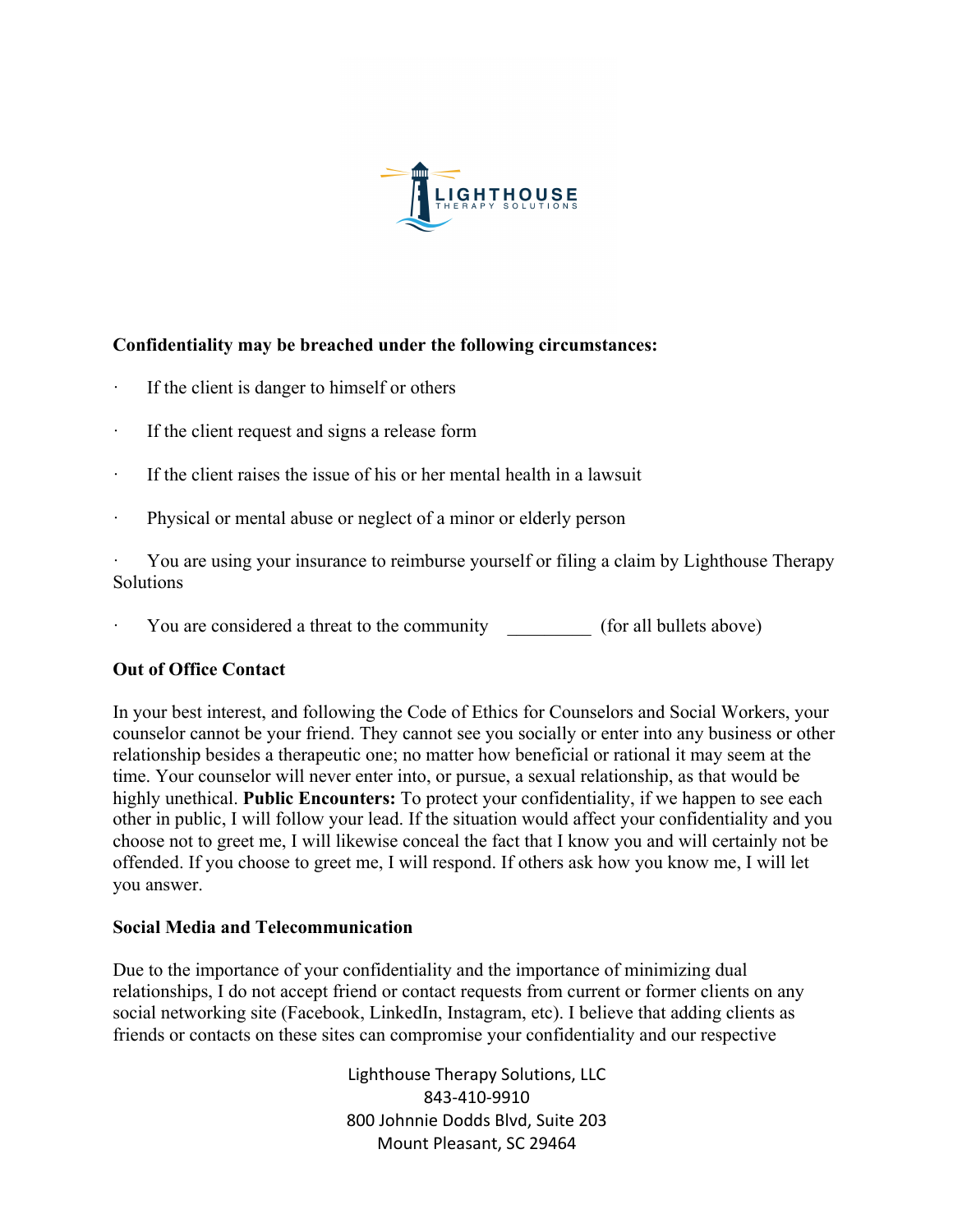

privacy. It may also blur the boundaries of our therapeutic relationship. If you have questions about this, please bring them up when we meet and we can talk more about it.

## **Electronic Communication**

I cannot ensure the confidentiality of any form of communication through electronic media, including text messages. If you prefer to communicate via email or text messaging for issues regarding scheduling or cancellations, I will do so. While I may try to return messages in a timely manner, I cannot guarantee immediate response and request that you do not use these methods of communication to discuss therapeutic content and/or request assistance for emergencies.

## **Emergency Information & Phone Calls**

To contact me, please leave a message on my confidential voice mail at (843) 410-9910. I check my voice mail regularly and I will return your call as quickly as possible. In case of after hours emergency or crisis or you cannot reach me, contact emergency services by dialing **911** or go to your local emergency room. **You can also call Mobile Crisis @ (843) 414-2350.** Lighthouse Therapy Solutions is NOT a crisis facility and will not be held responsible for any damages occurring as a result of unmet crisis.

# *My signature below represents that I have read, understood, and agree to abide by this agreement.*

Signature of Client(s) & Date

Witness & Date